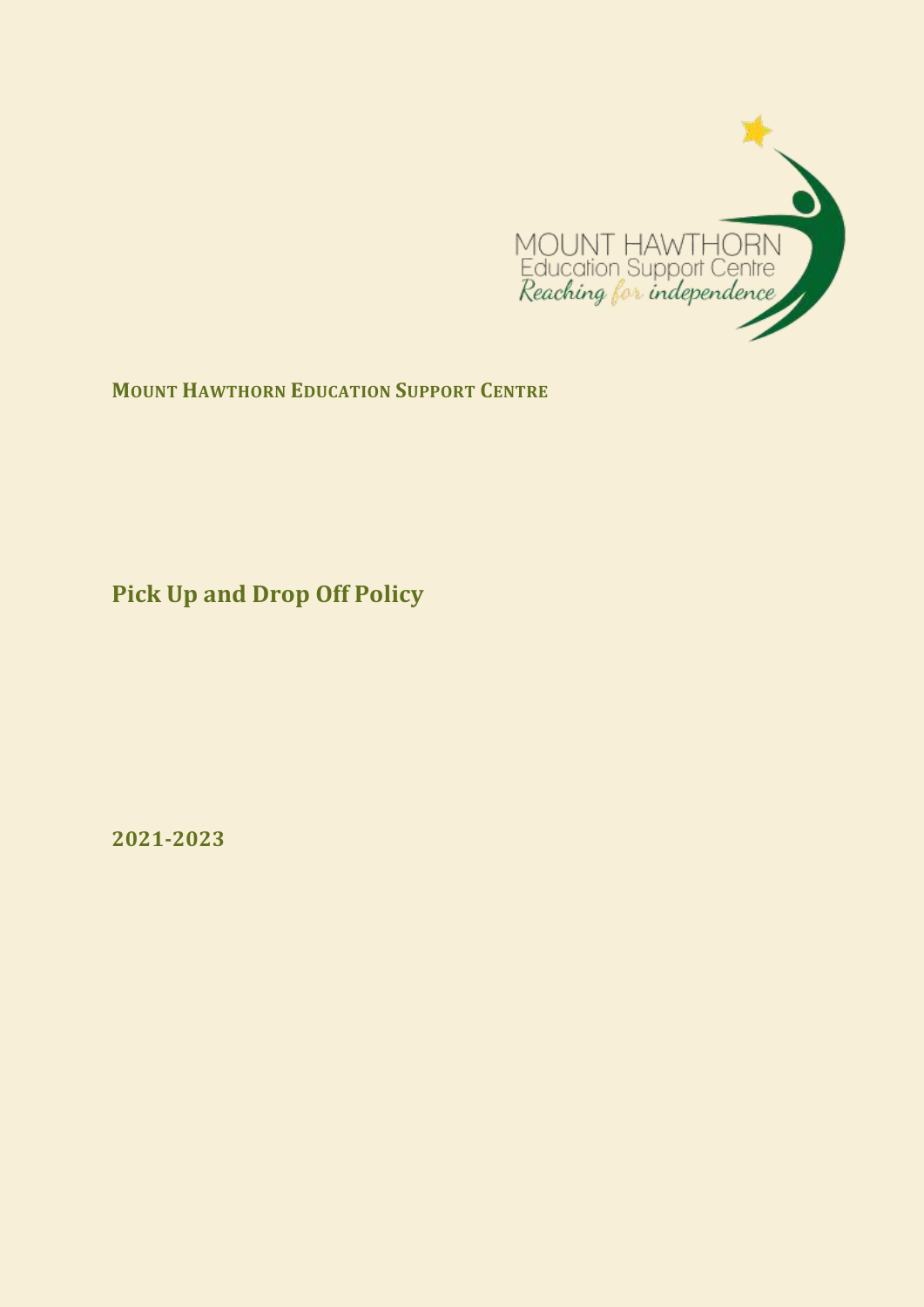## *Policy Aim*

To provide a procedure for dropping off and collecting children, which is clear and ensures the safety and wellbeing of all children in our care.

To provide parents with a clear understanding of procedures they are required to follow with specific communication procedures to ensure we can provide high quality care of their children.

*Drop Off* 

**STUDENTS DROPPED OFF BY PARENTS/CARERS**

Students will not be accepted at school before 8.30am. Students attending Out of School Care (OSCA) will be brought into the school by OSCA staff after 8.30am.

On arrival the parent/carer bringing the student to school is responsible for handing the duty of care for the child to a member of staff in the school, usually the classroom teacher or education assistant. Students should be brought into the school by the back door, not through the front office. In exceptional circumstances, and with written agreement of parents and teachers, students may be allowed to walk up from the parent's vehicle into the school alone as part of their independence training. This situation will be subject to review at all times and may be terminated without notice if either parents/carers or teachers wish to do so. In this case, parents/carers will be required to walk into the school with the student and hand over duty of care.

## **STUDENTS DROPPED OFF BY SPECIAL BUS**

We are serviced by two special buses which are provided by Transperth. Special buses pick students up from their house every morning and drop them back at home in the afternoon. Communication about the bus service is between Transperth and parents. It is the parent/carers responsibility to inform the bus driver, in advance whenever possible, if the student will not be on the bus either in the morning or the afternoon. Parents/carers must also inform the school either by a note in the communication diary or by phone call to the school if bussing arrangements are changed. The school or bus will not follow the advice of each other if changes are made, both parties require direct input from parents to make any transport changes.

When students arrive at school in the morning, school staff will be waiting at the bus drop off area of Killarney St to accompany students from the bus to the classroom. Bus personnel will transfer duty of care from themselves to the school staff. Students will not be dropped off by buses if no school staff are present. Bus staff will call the school if school staff attendance is absent and needed.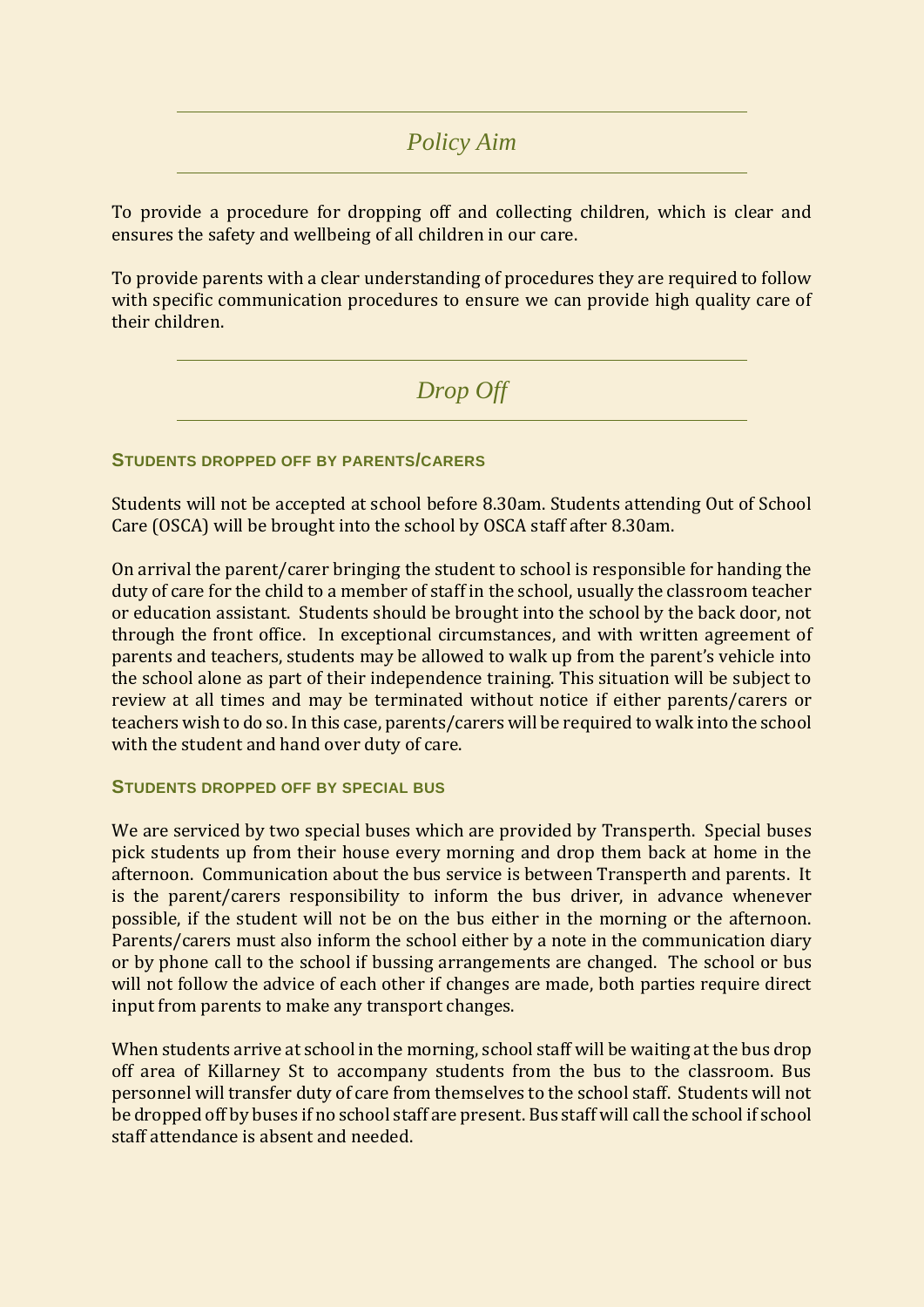Classroom teachers will enter all student attendance online in the Attendance area of Integris every day, registering if students are present or arrive late or leave early, using appropriate codes.

Parents should inform the school by phone or email in the morning if a student is not to attend school on that day. This information enables the school to plan for suitable staffing of classrooms each day.

**COMMUNICATION OF INFORMATION**

Any points of information should be recorded by parents in the student's daily diary, such as any particular requirements for the day, if a student is to be absent the following day such as for medical appointments and any changes to collection of the student at the end of the day.

School staff will check all students' diaries every day.

*Collection* 

Students may be collected from 2.30 and must be collected by 3pm.

School staff will hand over duty of care to parents/carers when they arrive. Parents should not remove students without making their presence known to staff. Parents are required to come to the classroom to collect their children. However, in some circumstances, students may be taken down to Killarney St to the bus pick up area to meet parent vehicles between 2.30 and 2.45 only. Parents/carers must step out of their vehicle and take over duty of care and help the child into their own vehicle, staff are not permitted to do this.

If students are collected early in the day, parents/carers must come to the office and sign the student out, indicating time of departure. The parent/carer must also ensure that the teacher is aware that they are taking the child from the school.

If the child is to be collected by a person other than the usual parent/carer, parents must have personally informed the office as well as the classroom teacher prior to pick up. The person picking up the child should be asked to bring photo identification. The authorised person is required to give proof of identification (photo ID such as a driver's license) to teachers if they have not seen them previously. Women wearing a burqa may be asked to remove the burqa in a private area in front of a female staff member if identification is required.

School staff will not release the student to anyone who is not authorised without prior consent from parents/carers.

In cases of an emergency and the parent/carer or an authorised person cannot collect the child, the parent/carer must personally ring the school to let the office know. The